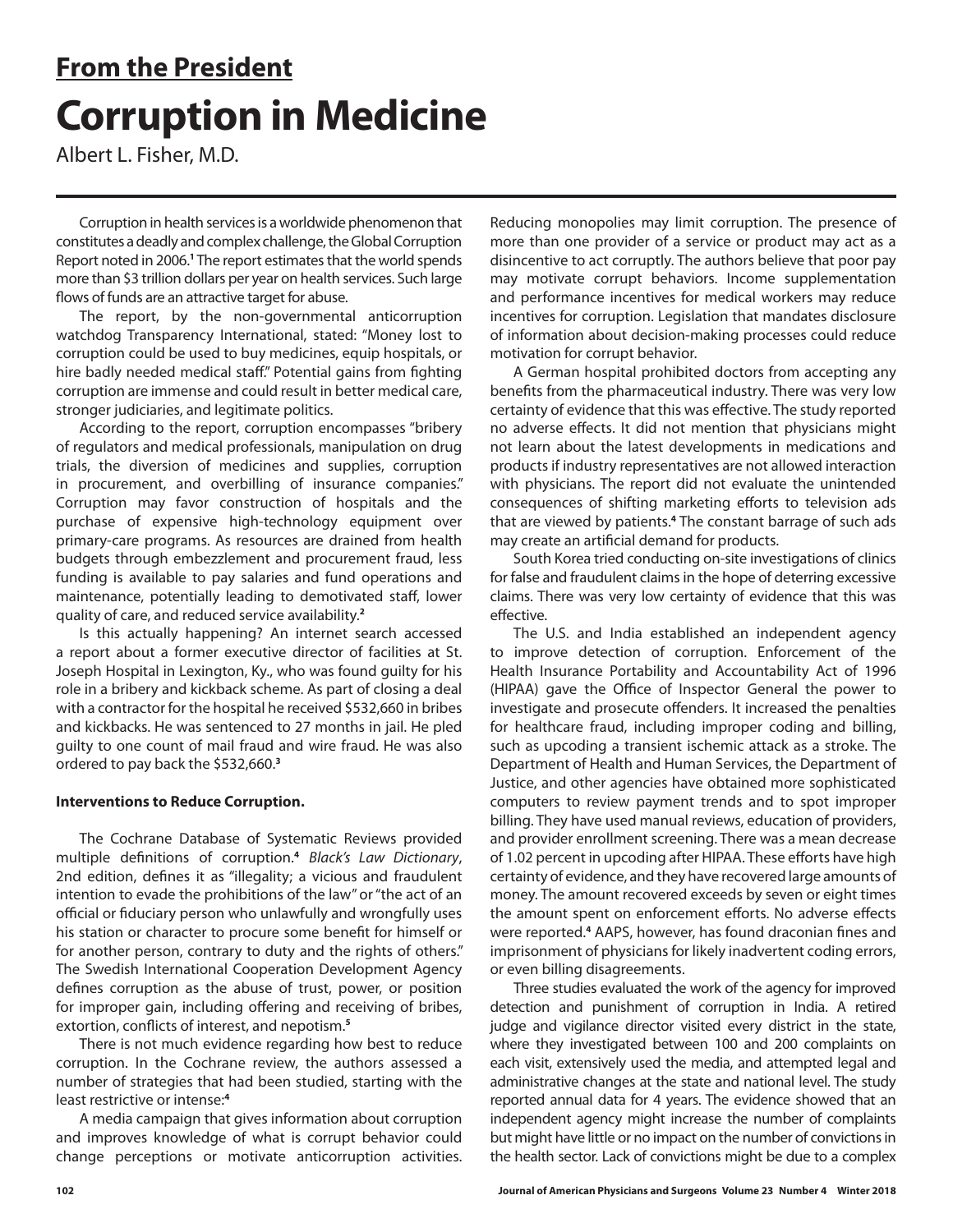judicial system with its own integrity issues. Again, there is no mention of the costs to physician's practices, either of the financial or emotion toll, of being subjected to such an investigation.

From a study of internal control practices in community health centers,<sup>6</sup> there was evidence to suggest that fraud might be reduced by practices such as training in financial management, enforcement of vacation policies, using signature stamps, bonding employees, physical security reviews, issuing receipts for fees, reviewing specification for insurance quotes, entering financial data into records, and checking purchases. However, the certainty of evidence in the study was very low.

The Cochrane review did not include the potential role of patients in detecting corruption. When patients write the check, they will take the time to study a hospital bill. One of my patients received an invoice of around \$100,000 for a hysterectomy, of which \$68,000 was for the use of a robot. After the patient called the billing office and inquired about the use of the robot, the \$68,000 was removed from the bill.

Given the size of the problem, and the lack of good evidence on effective ways to reduce corruption, there is a need to monitor the impacts of all interventions, including potential adverse effects. The Cochrane authors concluded that there is little evidence on how best to reduce corruption.**<sup>4</sup>**

#### **Conflicts of Interest.**

Lawrence Huntoon, M.D., Ph.D., a member of the AAPS board of directors and editor-in-chief of this journal, notes that the U.S. medical industry is rife with conflicts of interest, calling them the biggest form of corruption in the U.S. At the Oct 6, 2018, board meeting, Dr. Huntoon spoke about the GOLD guidelines for treatment of COPD.<sup>7</sup> A review of the GOLD Disclosure statements<sup>8</sup> reveals that all of the GOLD board members except one reported conflicts of interest greater than \$10,000. Pharmaceutical companies that produce medications used to treat COPD were prominently featured as the source of payments to GOLD board members. All of the GOLD Science Committee members, who develop the guidelines, had financial conflicts of interest. The amounts of the payments received were not disclosed.

The GOLD guidelines list theophylline as a bronchodilator, but do not recommend that it be used because of potential side effects. A recent study reported by Criner and Celi found theophylline to be ineffective in preventing exacerbations of COPD.**<sup>9</sup>** The article admits that theophylline has been used as a bronchodilator for nearly nine decades and that more recently there has been a resurgence of interest in theophylline due to its purported antiinflammatory effects. The disclosure at the end of the article exposed potential conflicts of interest. The authors had received research grants and consulting fees from numerous pharmaceutical companies that produce newer medications for COPD. Needless to say, the newer medications are much more expensive than theophylline. Patients may be denied a good drug that is much less expensive after paid experts publish their opinions.

*NBC Nightly News* claimed on Nov 23, 2018, that half of doctors receive payments from industry. For example, a doctor had reportedly received \$470,000 for consulting and research from Allergan, manufacturer of a product called Seri Surgical Scaffold, and also owns stock in the company. This came to light after a patient had a bad result from the product, which

the doctor had recommended. The openpayments.gov, operated by the Centers for Medicare and Medicaid Services (CMS), is a "national disclosure program that promotes a more transparent and health care system by making the financial relationships between applicable manufacturers and group purchasing organizations and health care providers [physicians and teaching hospitals] available to the public."

#### **Big Government Programs and Corruption**

Katherine Tillman, R.N., scrutinized the structure of the Patient Protection and Affordable Care Act (PPACA or ACA) in the winter 2015 issue of this journal.**<sup>10</sup>** Her analysis showed that the architects of the ACA had a stated goal of a single-payer system. This goal created a conflict of interest as they built the infrastructure for a future single-payer system and caused irreparable damage to physician and patient independence. ACA architects had ties to leftist organizations such as the Center for American Progress as they promoted one company over another for government contracts. By the end of 2014, the Obama Administration had spent more than \$834 million on developing the troubled website, HealthCare.gov. The total amount of spending may never be accounted for but was projected to exceed \$2.2 billion. While legal battles ensued, politically well-positioned companies were called in to assess the problems. ACA architects promoted United Health Group/Optum to save the day. Optum is a managed-care corporation, a software and consulting business, and a pharmacy benefits manager. United Health Group/Optum's senior executive, Andy Slavitt, later became acting administrator for the Centers for Medicare and Medicaid Services (CMS). Data collection and analysis performed by a single entity with financial interests has always been regarded a professional conflict of interest. In her conclusion, Tillman noted that the ACA was in the hands of powerful, interlocking individuals and organizations, many of whom had been involved in healthcare reform since the Clinton Administration.

Bribery serves as life support for Chinese hospitals, according to a 2013 report by Kazunori Takada.**<sup>11</sup>** Corruption in China's public hospitals stems from doctors' low base salaries. Doctors and industry experts blame government policies for a system in which doctors expect to be paid extra fees to perform operations and to take kickbacks from pharmaceutical companies. A doctor just out of medical school in Beijing earns about \$3,000 yuan (\$490) per month, roughly the same as a taxi driver. One Chinese doctor who used to hold a senior position at a prominent hospital in Beijing said that 80 percent of his income came from bribes. An industry expert who has worked in China's medical sector for more than 15 years said that bribery and corruption permeate every level of a public hospital. Low base salaries are a legacy of China's planned economy, said Jia Xijin, associate professor at the school of Public Policy at Tsinghua University in Beijing, explaining the dilemma faced by the government. China is committed to making medical care affordable for its 1.37 billion people. The government has spent more than 2.2 trillion yuan (\$358 billion) on the system since 2009, of which more than 680 billion yuan was to provide universal health insurance coverage.

A deadly form of corruption is counterfeiting of drugs in the pharmaceutical supply chain.**12,13** There are many methodologic problems with the available evidence on the effectiveness of interventions.